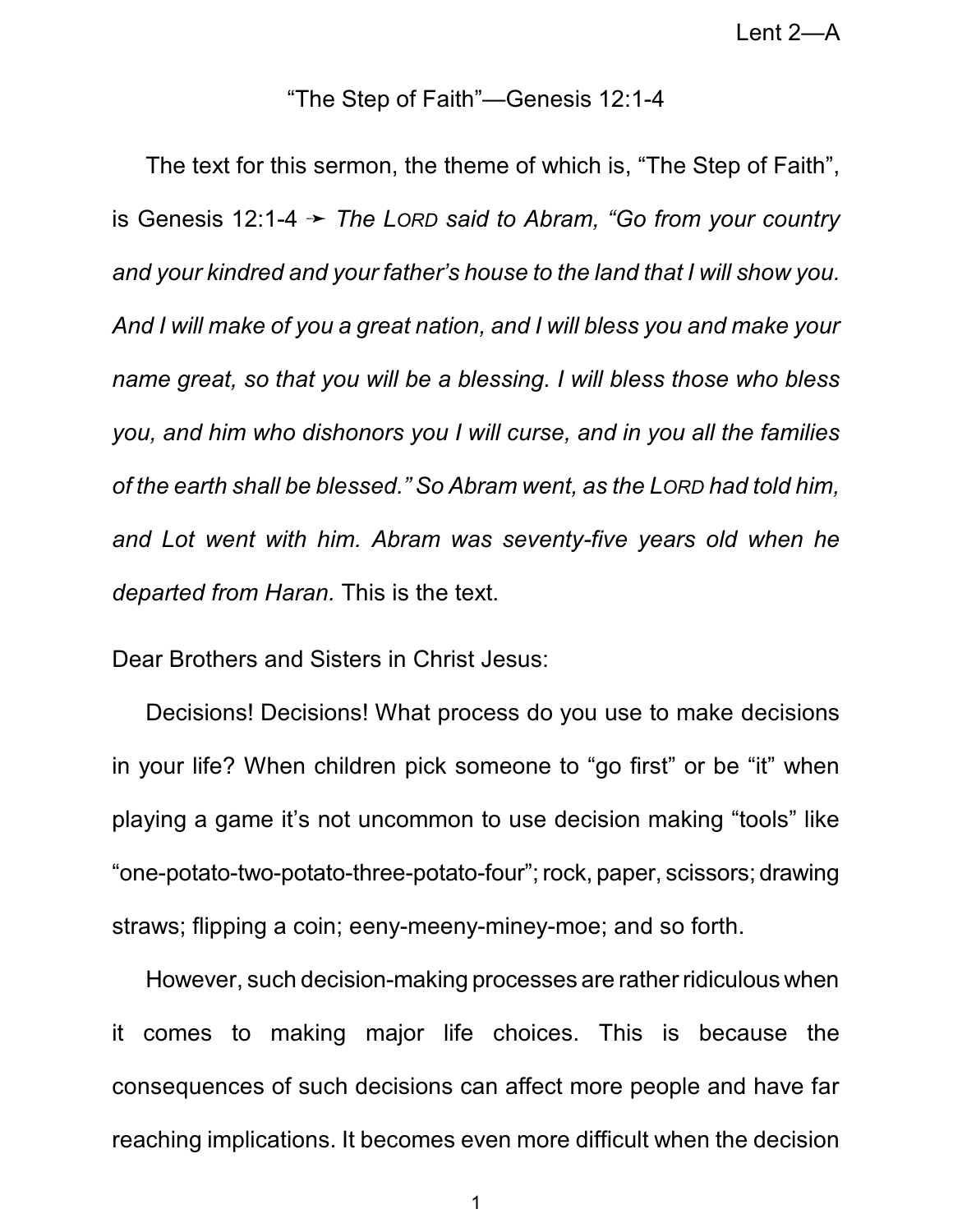"costs you" something. What will be required of you and what will you have to sacrifice to implement the decision? Even if you feel confident with your decision it takes a step of faith to begin it's implementation.

However, what happens when the decision is made for you? Do find it more difficult to accept? While some people may like it when they don't have to make decisions they still feel very uncomfortable when a **life changing decision** is made for them. Every action requires you to take a step of faith because you do not know for sure how it will work out.

When the LORD appeared to Abram his life changed drastically and that not by Abram's own choice. As the LORD placed His promises before Abram He re-directed his faith and gave it new meaning. God actually changed Abram from an idolater worshiping false gods into a man **of faith in Christ** based on His promise in verse 3 of our text. The LORD said that *all the families of the earth* would *be blessed* through him. To what was the LORD referring?

It was the continuing of the promise when Adam & Eve fell into sin of the "seed" or offspring from the woman of the Savior Who would crush satan's power once and for all. With Yahweh's decision to appear to Abram He was choosing a family and nation through whom He would bring about the fulfillment of His promise to save the world from the power of sin, death and the devil.

Conversion happens when God takes an idolater and changes him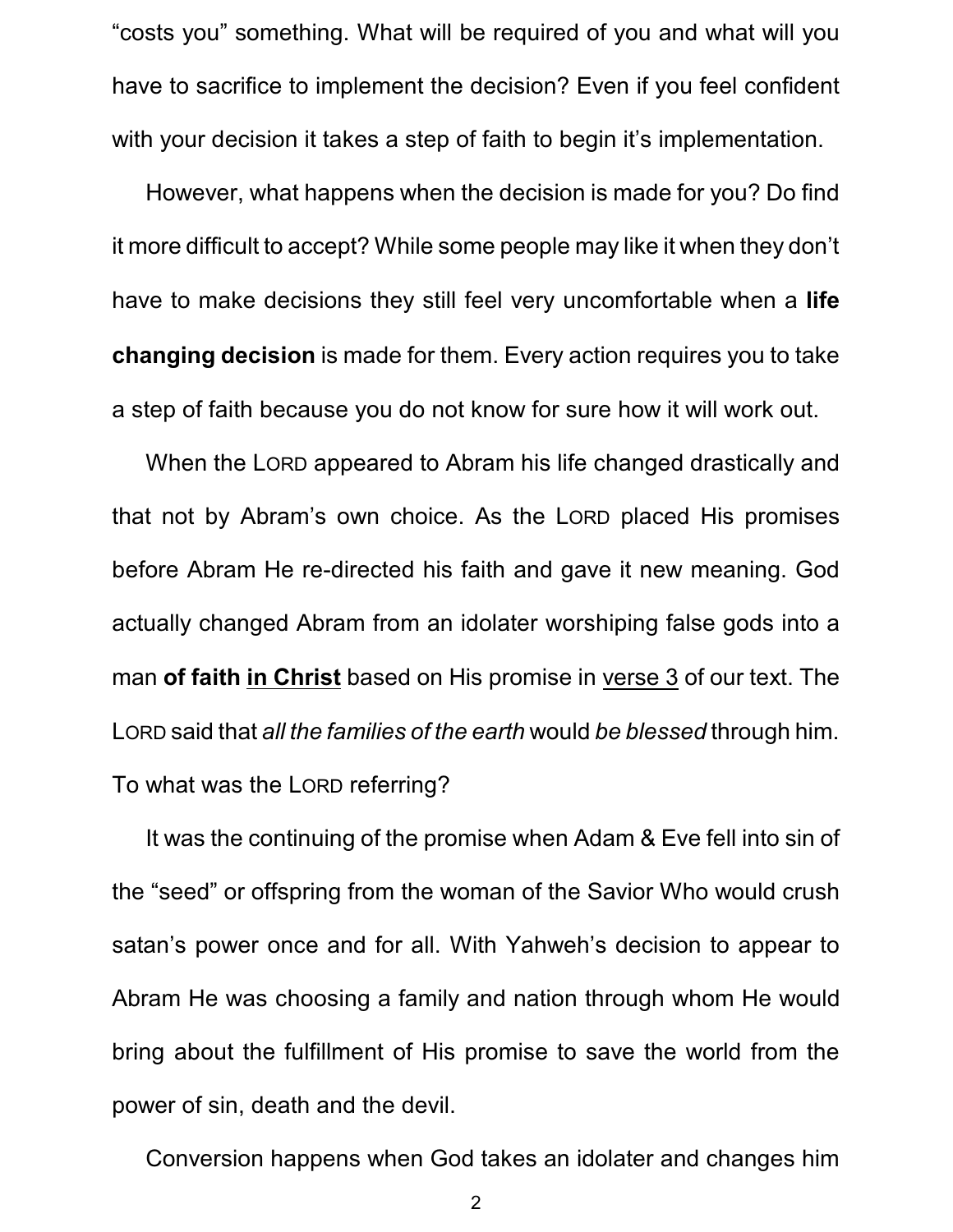into His faith instrument to bring His gracious promise to all people. The LORD choose a guy who worshiped idols and false gods to be His faith instrument to bring His gracious promise to all people? Absolutely! The point of God's revelation of Himself is not to find the person who is worthy to be blessed. If that were the case, no one would experience His blessing since no one is worthy. The LORD's desire is to take sinful idolatrous people and give them faith to follow Him alone! That's you and me.

When the LORD gave Abram the command to leave his people He promised him growth, honor and spiritual blessings in the midst of this call to faith. However, the blessings would not be free of suffering and struggle as he took the steps of faith. These promises actually posed a faith challenge to Abram. Abram was seventy-five years old and now God was going to make him into a great nation? What about the fact that his wife, Sarai, was not able to have children? How can one become a great nation when his wife is barren? He was going to receive honor and blessing as an "intruder" in a foreign country? And what about the promise of receiving material blessings, especially after leaving the comforts of his homeland? Abram certainly needed to *walk by faith, not by sight*. (cf. 2 Corinthians 5:2)

The LORD told Abram to go to the land He would show him. But where was the map? Abram was expected to simply follow his GPS—

3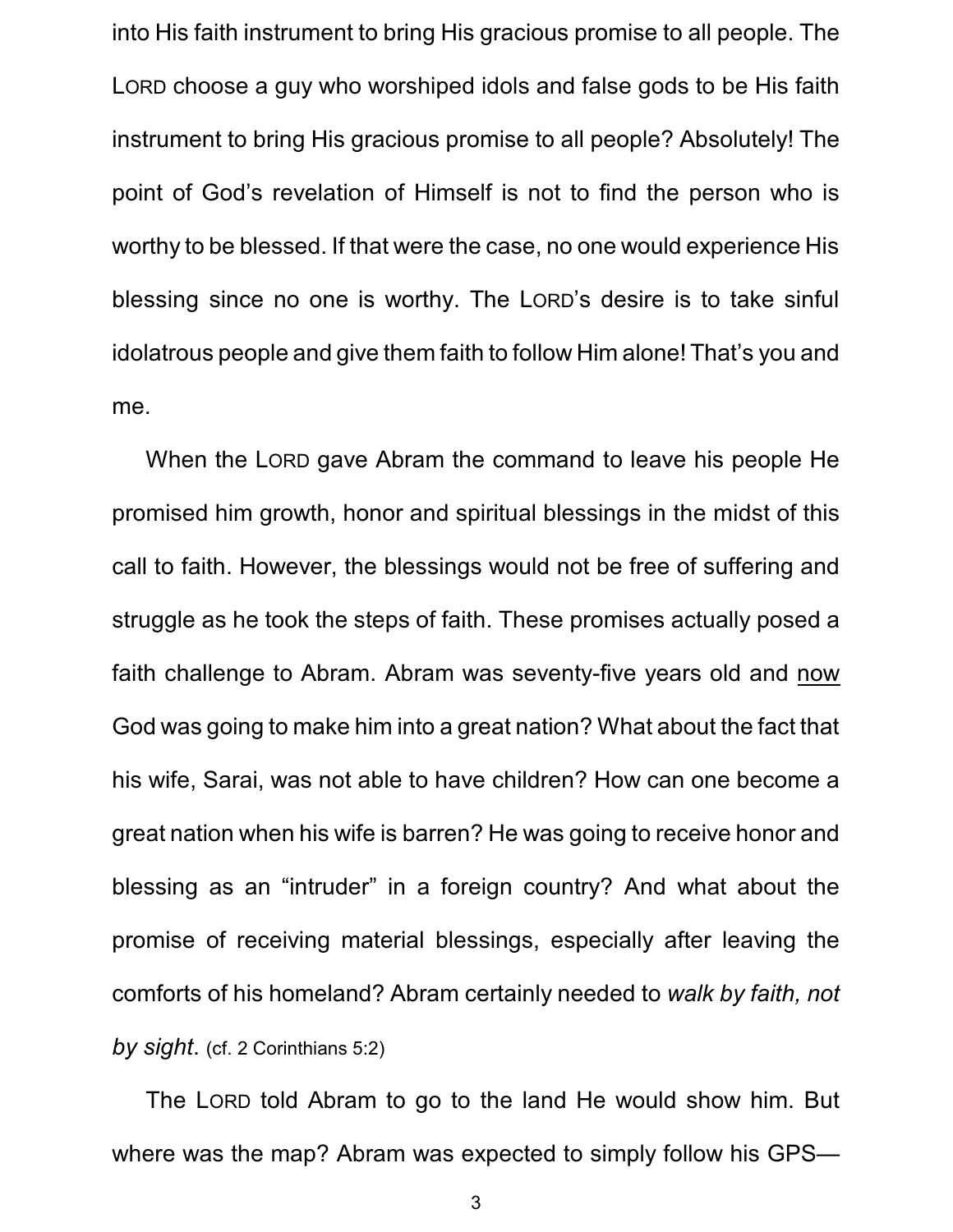that is, "**G**od's **P**ositioning **S**ystem"—which included the recalculations of his route quite often. There were many apparent obstacles which would have been faith challenges for Abram and his family.

Faith is defined in Hebrews 11:1 as *the assurance of things hoped for, the conviction of things not seen.* The nature of faith is seeing what is hoped for and acting with certainty **on the basis of God's Word**. Taking the step of faith means that you consider your decision by seeking the LORD's guidance in His Word, praying about it and moving forward certain that the LORD will work things out under His providence and guidance. Thus, in the midst of decisions in our lives our faith is placed in the LORD, not in our own decision-making abilities. The object of our faith is always Jesus, not "chance" or "wishful thinking." Even when we cannot see the outcome we move forward in *assurance* and *conviction* recognizing that Yahweh is in control.

The faith which the LORD created in Abram was followed by outward obedience. He took the step of faith and left *as the LORD had told him*, leaving his country, his people and his father's household. The only recorded "map" in our text was the promise of the LORD to guide and provide for him every step of the way. Hebrews 11:8 says *by faith Abraham obeyed when he was called to go out to a place that he was to receive as an inheritance. And he went out, not knowing where he was going.*

4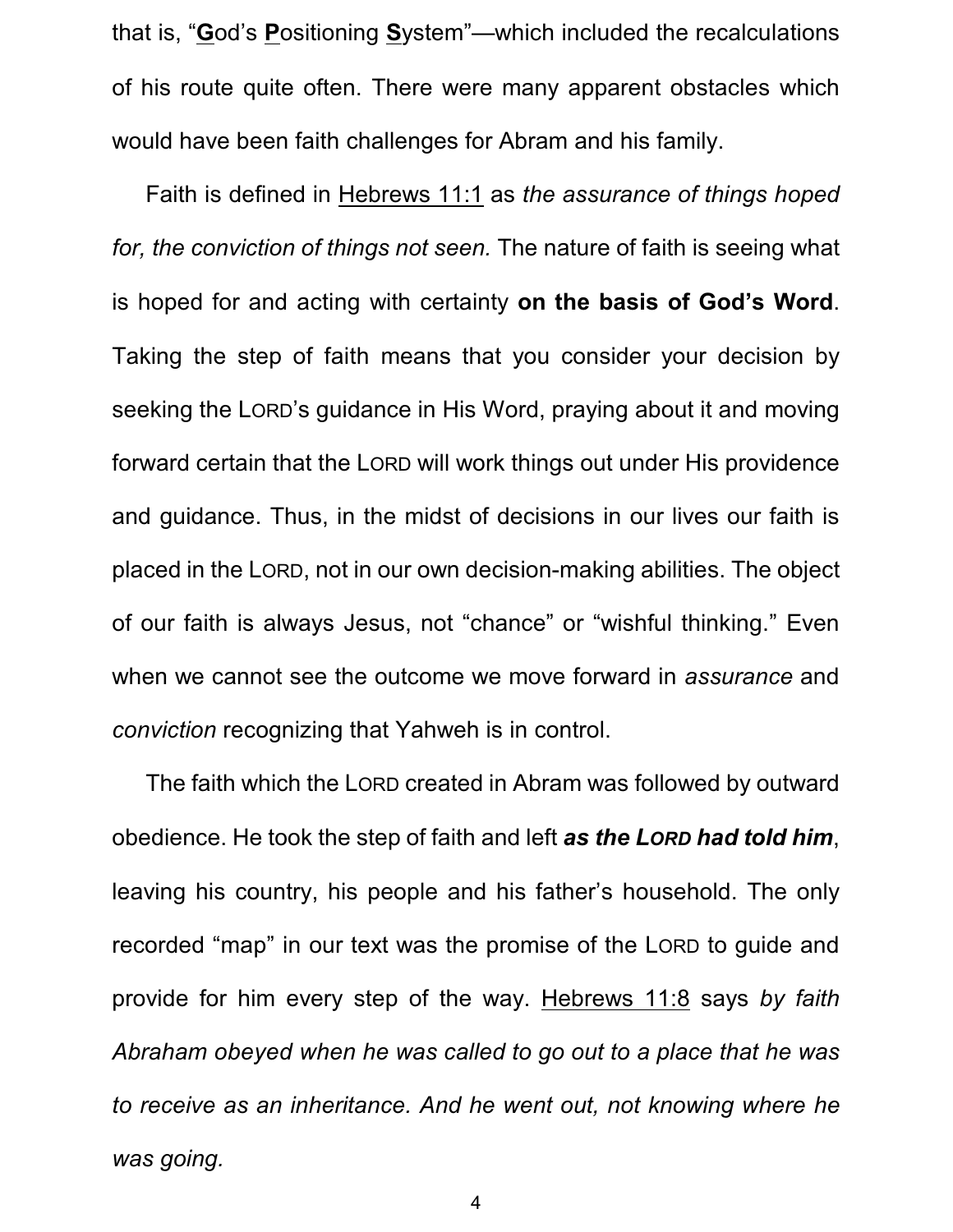I stated earlier that this step of faith on Abram's part was focused on faith **in Christ**. Such faith given to us by the Holy Spirit is meant to be acted upon in our daily lives. Obedience to the Lord Jesus is the fruit of faith based upon God's Word. Thus, you may not know where you are going but you know Whom you are following. Even if you feel you know where you're going you may not know exactly how to get there. Even if you know how to get there it is likely that getting there will involve many more steps of faith as your route is "recalculated" by your GPS—"**G**od's **P**ositioning **S**ystem"—requiring more steps of faith.

Taking the steps of faith is very important for us because we too are people of the promise. We are people who have experienced the fulfillment of God's promise given to Abram in the Person & Work of Jesus Christ. Romans 4:16 says your righteousness *depends on faith, in order that the promise may rest on grace and be guaranteed to all his offspring—not only to the adherent of the law but also to the one who shares the faith of Abraham*.

Abram's faith was not some "leap into the unknown" or "blind faith." Rather, it was walking into the land of Canaan **which was known by God**. What's most important is that **God knows** where you are going. Faith may not know what is coming ahead of you yet it moves you to action because God knows. It trusts Him every step of the way! By faith